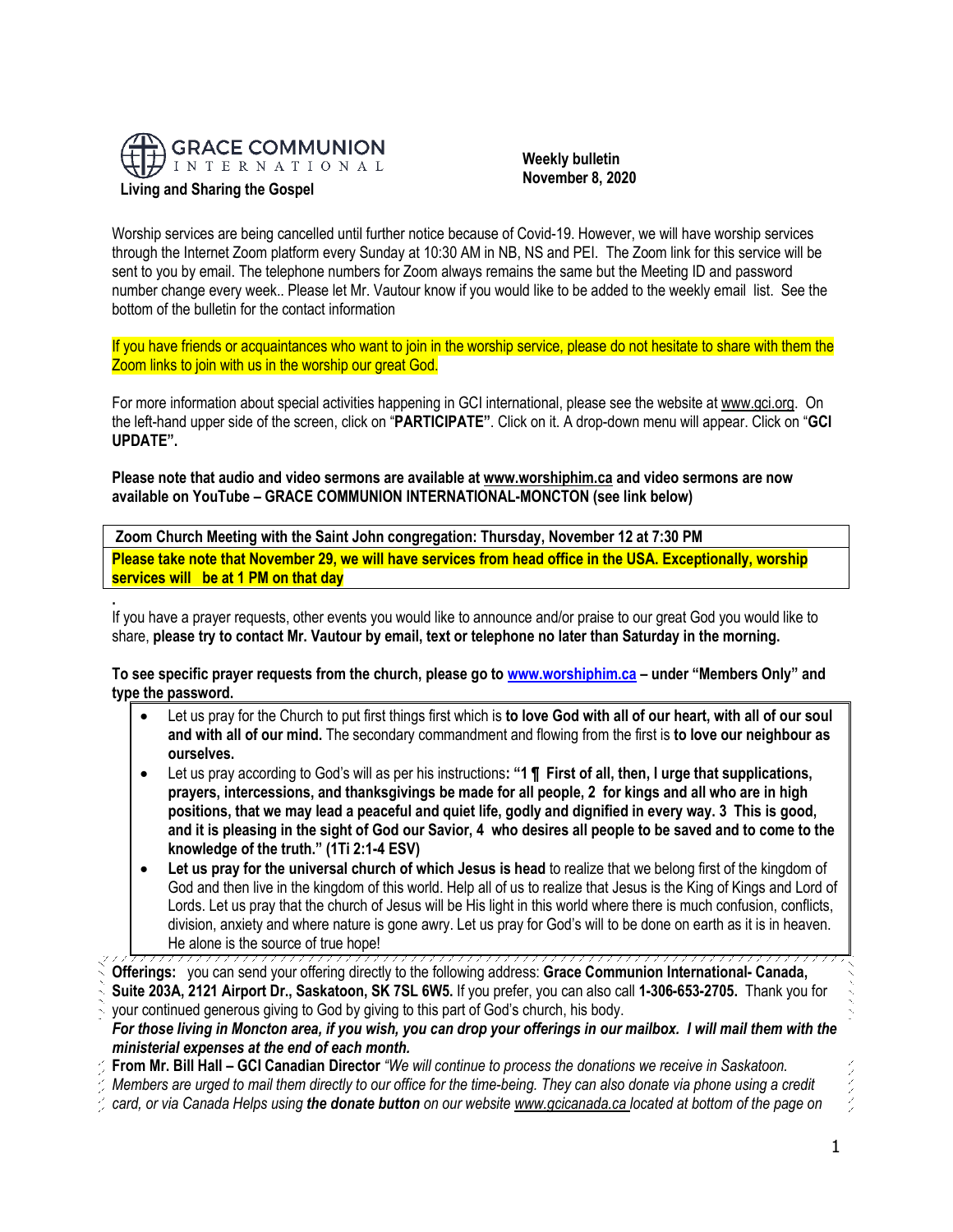*the right side as you scroll down. We are waving the provision that all donations given via Canada Helps go toward national expenses for the time being. We will credit all donations received via Canada Helps to a member's local*  required a separation, if we can identify where they attend."<br>congregation, if we can identify where they attend."





# **Help in Times of Disaster**

Dear GCI Family and Friends, The year 2020 will be remembered as the year the world faced a pandemic that stopped much of the economy, sent people to "shelter in place" in their homes and churches revised the way they get together for worship. It will also be remembered for several natural disasters—fires, earthquakes, severe drought and volcanic eruptions. Some wonder if we've reached "the end of time"; others understand these cataclysmic events have always been with us. The Bible is transparent in letting us know that trials, persecution, plagues,

famines and weather events are a part of our fallen world. Notice the words of Jesus:

### *And the rain fell, the floods came, and the winds blew and beat on that house, but it did not fall, because it had been founded on the rock.* **[\(Matthew 7:25 NRSV\)](https://biblia.com/bible/nrsv/Matt%207.25)**

Over the years we have experienced many natural disasters with our extended family around the world. Some have asked what our GCI Disaster Relief fund is for and how we have used it. The purpose of this letter isn't to solicit donations, but to inform and to show our appreciation.

Since the inception of the Disaster Relief fund in 2005, over \$800,000 has been distributed to provide relief to the GCI family from the effects of hurricanes, earthquakes, flooding, drought, and Ebola, just to name a few.

In just the last couple years, donations have helped the GCI family in the following disasters:

- Hurricane Dorian Bahamas
- Taal Volcano Philippines
- Cyclone Idia Mozambique
- Flooding Nepal
- Hurricane Maria Dominica
- Hurricane Harvey Houston, TX

Because many have given to this fund before a disaster has struck, we have been able to quickly send aid as soon as needs are made known. We want to thank the congregations who have contributed and allowed us to provide aid in times of need.

The Disaster Relief fund is never meant to cover all costs related to any emergency; rather, it is designed to provide help where we can, and perhaps where other help is not available. It is our practice to have those affected by natural disasters seek the help provided from government and other relief agencies because we do not have the capacity to cover the extent of long-term needs or complete rebuilding, in some instances. Your superintendent, national or regional leader can help lead you to resources available.

Being able to provide financial relief in the event of a natural disaster is just one of the ways that we live up to the word "international" in our denominational name Grace Communion International. It is a blessing to be a global family connected and able to display our compassion and love in times of disaster.

Again, a special thanks to all of the congregations that have contributed. You are much appreciated. Keeping you informed, Greg Williams

*P.S. I want to be clear that the bulk of our offerings and donations are meant for the work of sharing the gospel through the life and ministries of our local churches. So, please understand that this letter is not meant as a solicitation for the Disaster Relief Fund. \_\_\_\_\_\_\_\_\_\_\_\_\_\_\_\_\_\_\_\_\_\_\_\_\_\_\_\_\_\_\_\_\_\_\_\_\_\_\_\_\_\_\_\_\_\_\_\_\_\_\_\_\_\_\_\_\_\_\_\_\_\_\_\_\_\_\_\_\_\_\_\_\_\_\_\_\_\_\_\_\_\_\_\_\_\_\_\_\_\_\_\_\_\_\_\_\_*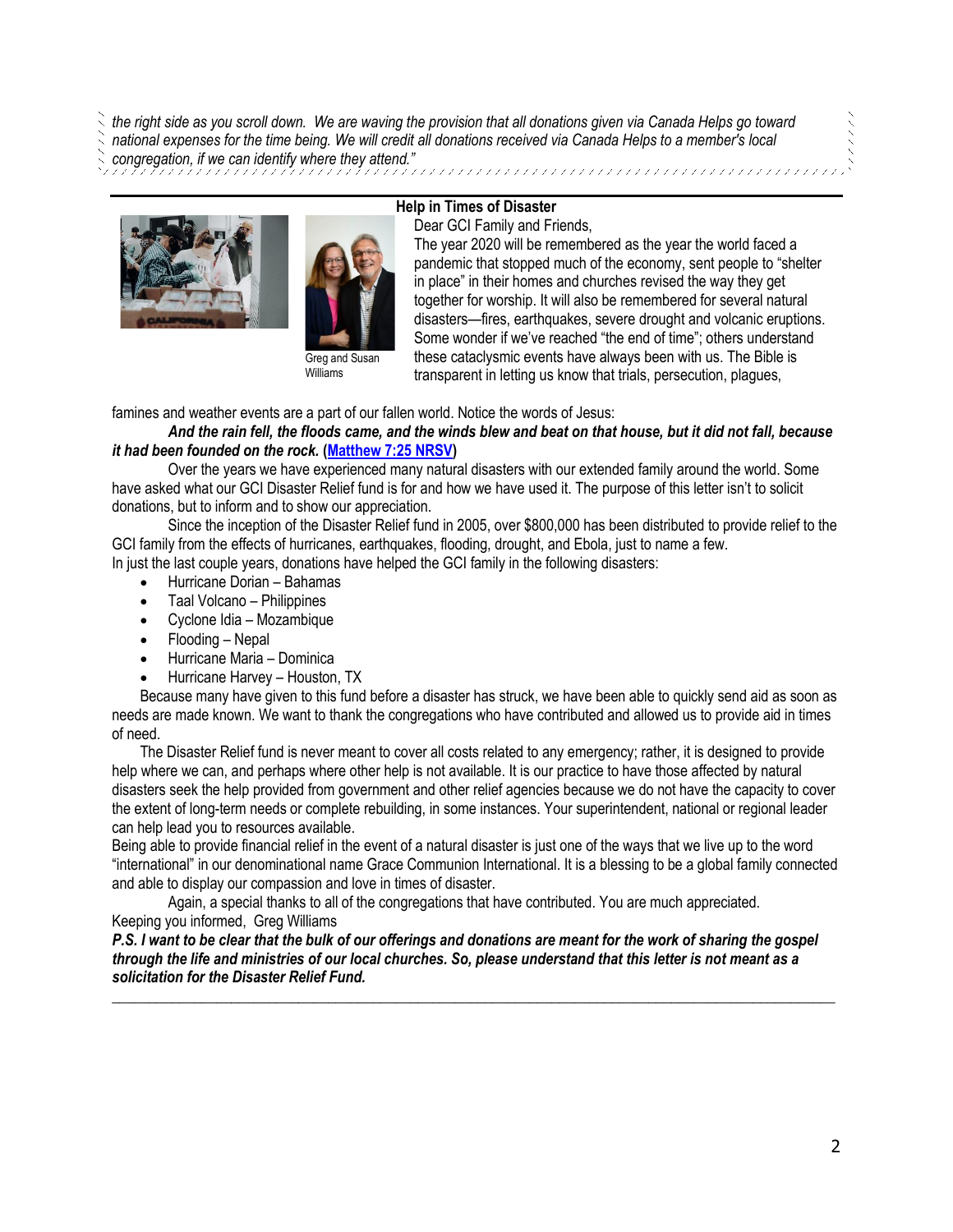## **THE GOSPELS: MARK 4:10-13 – A LESSON ABOUT HARD HEARTS**

Again Jesus began to teach by the lake…. The Twelve and the others around him asked him about the parables. He told them, "**To those on the outside everything is said in parables so that, 'they may be ever seeing but never perceiving, and ever hearing but never understanding; otherwise they might turn and be forgiven!'" [\(Mark 4:1,](https://biblia.com/bible/niv/Mark%204.1) [10-](https://biblia.com/bible/niv/Mark%204.10-13) [13\)](https://biblia.com/bible/niv/Mark%204.10-13)**

At first glance, this passage seems to say that Jesus taught in parables specifically for the purpose of preventing people from understanding what he was talking about. A closer look, however, reveals just the opposite.

#### **Master teacher**

Jesus was not deliberately trying to prevent his listeners from understanding what he was talking about. He was doing just the opposite—using parables as a means of relating the invisible kingdom of God to everyday, visible, real life examples and situations the common person could easily relate to.

Parables were a teaching method quite familiar to Jewish teachers and audiences. They were tools for making things easier to understand, not more difficult. In the hands of Jesus, the great master teacher, these tools would have been even more effective. He came to bring good news to the poor, not confuse them with stories impossible to comprehend.

#### **Faithful**

The key to understanding this passage lies in the scripture Jesus quoted to make his point to the disciples about the use of parables. He was quoting **[Isaiah 6:9-10](https://biblia.com/bible/niv/Isa%206.9-10)**, a passage that chided Israel's blindness and deafness to God's love. The translation is easily misunderstood unless the context of Israel's struggle with God throughout its history is taken into consideration.

The Septuagint, the Greek translation of the Hebrew Scriptures, noted this problem, and took care to include the sarcastic tone of the wording in its translation. The Septuagint, we should note, was the foremost translation of Jesus' day. In his commentary on Mark, William Barclay paraphrased Jesus' intent this way: *"Do you remember what Isaiah once said? He said that when he came with God's message to God's people Israel in his day they were so dull in ununderstanding that you would have thought that God had shut instead of opening their minds; I feel like that today"* (*The Gospel of Mark,* Westminster Press, 1975).

Israel, as God's own people, had already failed to keep their covenant with God and had ended up a conquered people and an occupied nation, first by the Babylonians and eventually by the Romans.

But God promised to be faithful to his covenant regardless of Israel's unfaithfulness (compare **[Malachi 4:6](https://biblia.com/bible/niv/Mal%204.6)**). He promised to redeem them in spite of themselves (compare **[Hosea 11:8-11](https://biblia.com/bible/niv/Hos%2011.8-11)**), and he would do it through the Messiah, the Anointed One, who would be sent to redeem the people and bring them back to God.

But God knew that in the hardness of their hearts, they would also reject their own Messiah. As John wrote in the fourth Gospel, "**He came to that which was his own, but his own did not receive him."** But even that would not stop God from redeeming his people, and through them, the whole world.

In their rejection of Messiah, Israel's sin against God would reach its full measure. They would kill their Savior, but God would raise him from the dead, and his death and resurrection would become the very means by which God would transform the hearts of not only Israel, but also the gentiles.

#### **New heart**

Jesus was saying that stubborn, hard-hearted people cannot understand the things of the kingdom of God even when they are taught in the plainest possible language. It takes a new heart, a heart only God can give (compare **[Ezekiel](https://biblia.com/bible/niv/Ezek%2036.26)  [36:26](https://biblia.com/bible/niv/Ezek%2036.26)**).

Sin alienates us from God, and since we are all sinners, we are all alienated from God — not because he rejects us (he is eternally faithful), but because we reject him. In our alienated state, we are incapable of reconciling ourselves to God. We neither know God nor want him meddling in our lives. Even our concept of God is askew; we think of him as a great butler in the sky who is not worth his salt unless he does everything we ask, or as an angry super-being who is always ready to dish out punishments.

Unless God himself takes the initiative to reconcile us to him, we remain helpless, with no future beyond death. That is exactly what he has done in Jesus Christ. In Jesus we learn exactly what God is like, because Jesus Christ is the exact representation of the Father (**[Hebrews 1:3](https://biblia.com/bible/niv/Heb%201.3)**; see also **[Colossians 1:19-20](https://biblia.com/bible/niv/Col%201.19-20)**).